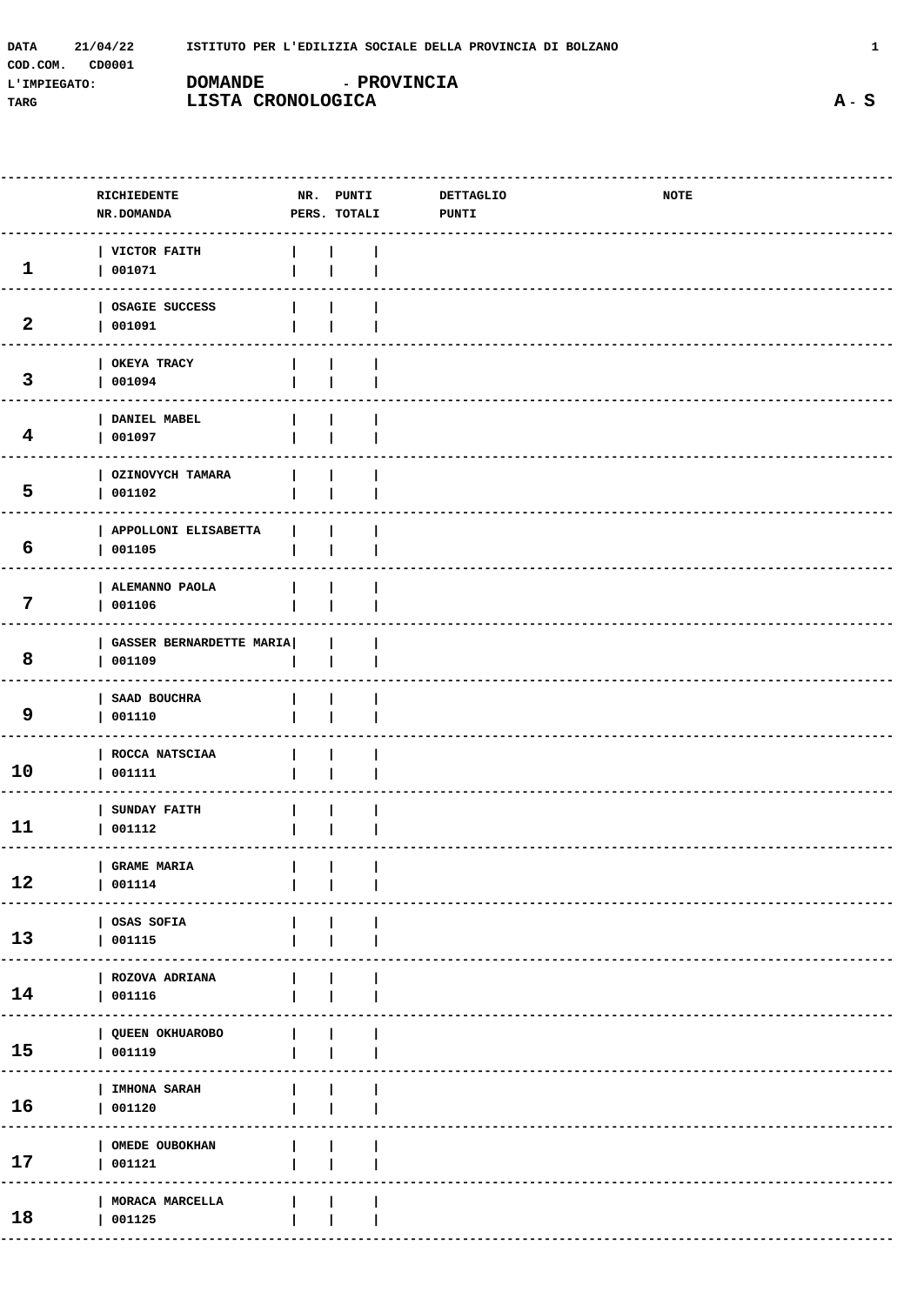| <b>DATA</b>  | 21/04/22 | ISTITUTO PER L'EDILIZIA SOCIALE DELLA PROVINCIA DI BOLZANO |                    |  |
|--------------|----------|------------------------------------------------------------|--------------------|--|
| COD.COM.     | CD0001   |                                                            |                    |  |
| L'IMPIEGATO: |          | <b>DOMANDE</b>                                             | <b>- PROVINCIA</b> |  |
| TARG         |          | LISTA CRONOLOGICA                                          |                    |  |

|    | RICHIEDENTE<br>NR.DOMANDA              |              | NR. PUNTI<br>PERS. TOTALI | DETTAGLIO<br><b>PUNTI</b> | NOTE |  |
|----|----------------------------------------|--------------|---------------------------|---------------------------|------|--|
|    |                                        |              |                           |                           |      |  |
| 19 | AIELLO FILOMENA<br>001126              |              |                           |                           |      |  |
| 20 | REDZEP SALIJA<br>001127                |              |                           |                           |      |  |
| 21 | RABYA FATIMA<br>001128                 |              |                           |                           |      |  |
| 22 | KAUR SAPINDER<br>001129                |              |                           |                           |      |  |
| 23 | ORTIZ SEPULVEDA MARLENE  <br>001131    |              |                           |                           |      |  |
| 24 | BENCHIRIFA MALAK<br>001132             |              |                           |                           |      |  |
| 25 | AKRIMI YASMINE<br>001133               |              |                           |                           |      |  |
| 26 | MAMARI MONOKEBE SABINE<br>001134       |              |                           |                           |      |  |
| 27 | AFEIGBE JOYCE<br>001135                |              |                           |                           |      |  |
| 28 | UMEH LOVETH<br>001136                  |              |                           |                           |      |  |
| 29 | ABREU OVALLE MARIA DE LO\$<br>  001137 |              |                           |                           |      |  |
| 30 | TAHIRI KHADIJA      <br>  001138       |              |                           |                           |      |  |
| 31 | ADEBAYOR FAVOUR<br>  001139            |              |                           |                           |      |  |
| 32 | IDAHOSA PRECIOUS<br>  001140           |              |                           |                           |      |  |
| 33 | EL MANSOURI HAYAT<br>  001142          | $\mathbf{L}$ |                           |                           |      |  |
| 34 | AMOAH ANIMAH<br>  001143               | $\mathbf{L}$ |                           |                           |      |  |
| 35 | MARKIV BOHDANNA<br>  001146            | $\mathbf{L}$ |                           |                           |      |  |
| 36 | MURENU MARIA CRISTIANA  <br>  001147   |              |                           |                           |      |  |
|    |                                        |              |                           |                           |      |  |

 $A - S$